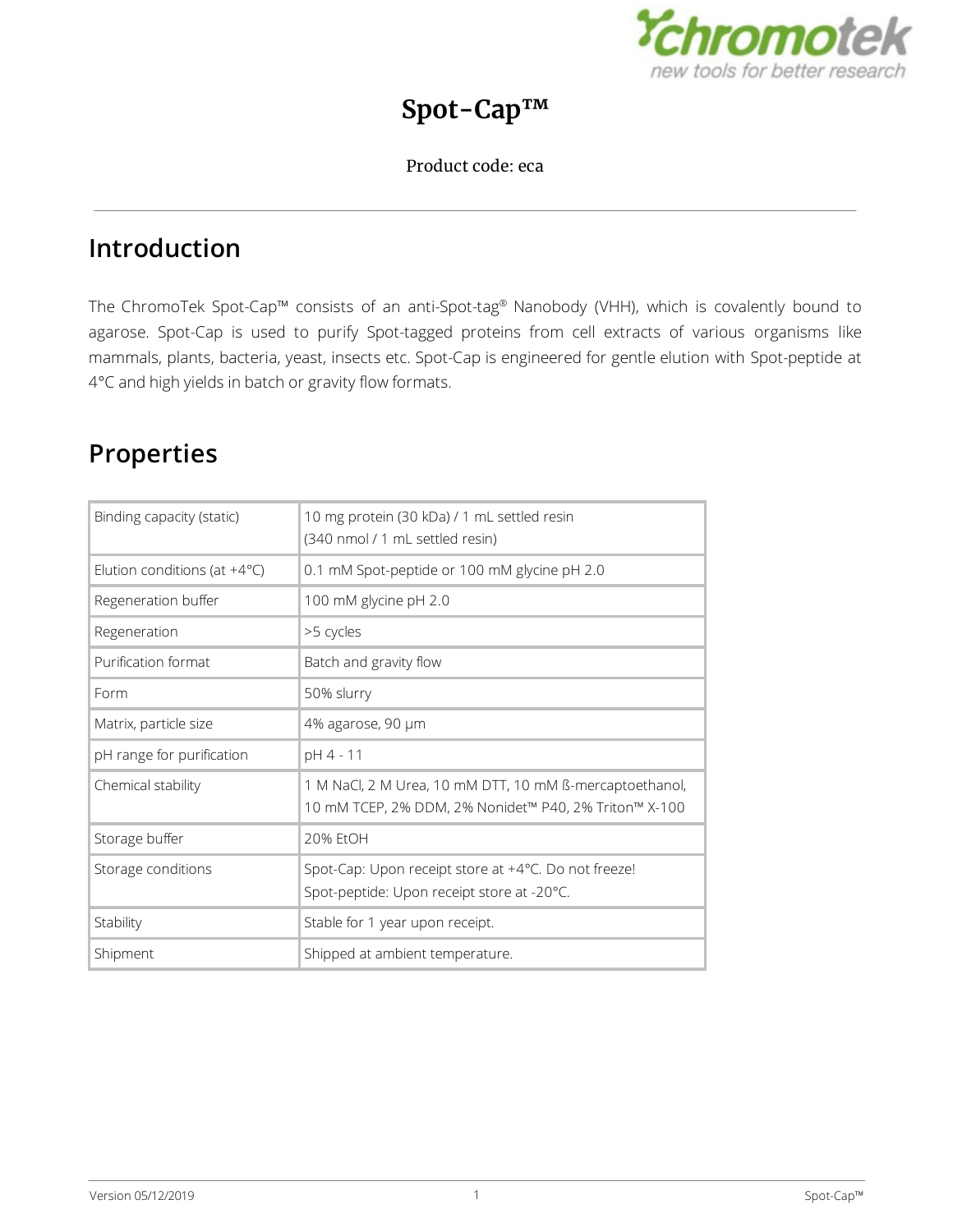

# **Suggested buffer compositions**

| <b>Buffer</b>                     | Composition                                                                                                 |
|-----------------------------------|-------------------------------------------------------------------------------------------------------------|
| Lysis, binding and wash<br>buffer | commonly used buffers with pH range 4 - 11 (see Buffer compatibility table for special buffer<br>additives) |
| Elution with Spot-peptide         | 100 µM Spot-peptide in PBS                                                                                  |
| Glycine elution                   | 100 mM glycine pH 2.0                                                                                       |
| Neutralization                    | 1 M Tris pH 10.4 (adjust pH at $+4^{\circ}$ C)                                                              |
| Regeneration                      | 100 mM glycine pH 2.0                                                                                       |
| Storage                           | 20% ethanol                                                                                                 |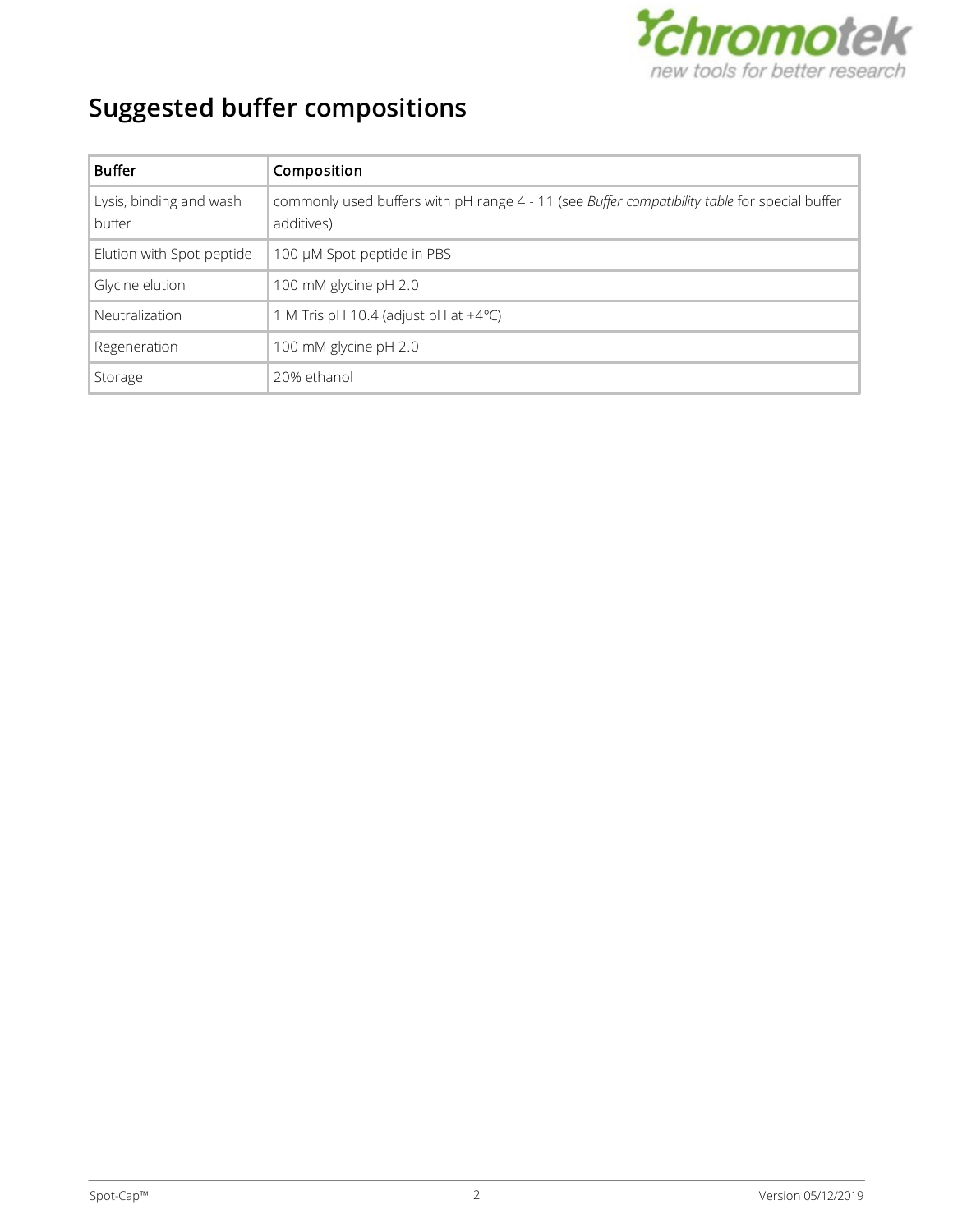

# **Purification protocol**

## **General Remarks**

- · Harvesting of cells and cell lysis should be performed with ice-cold buffers.
- · Supplement lysis buffer with protease inhibitors (e.g. 1 mM PMSF), DNase I (final concentration 75-150 Kunitz U/mL) and MgCl<sub>2</sub> (final concentration 2.5 mM) and if necessary, with phosphatase inhibitors.
- · Centrifuge and/or filter through a filter (0.25 µm) before applying the cell lysate to the agarose resin.
- · Use a large pipette (cut tip if necessary) to pipette Spot-Cap resin.
- · Spot-Cap is optimized for protein purification at +4°C. Purification at room temperature is also possible but needs to be tested for the particular Spot-tagged protein.

## **Batch purification**

### **Resin equilibration**

- 1. Resuspend Spot-Cap resin by gently pipetting up and down. Do not vortex the beads!
- 2. Transfer the desired volume of slurry to an appropriate tube.
- 3. Sediment beads by centrifugation at 2,500 × g for 2-5 minutes. Carefully remove the supernatant (storage solution) and discard it.
- 4. Add 10 bed volumes (BV) of lysis buffer to equilibrate the beads. Invert to mix.
- 5. Sediment beads by centrifugation at 2.500 x g for 2-5 minutes. Carefully remove the supernatant and discard it.
- 6. Repeat this step twice.

### **Protein binding**

- 1. Add clarified lysate to the equilibrated beads.
- 2. Close the tube and incubate for 30-60 minutes at +4°C with gentle mixing (e.g. end-over-end rotation).

*Note:* The binding efficiency may differ significantly between different Spot-tagged proteins.

### **Washing**

- 1. Sediment beads by centrifugation at 2,500  $\times$  g for 2-5 minutes. Carefully remove the supernatant and discard it.
- 2. Wash beads with 10-20 BVs of ice-cold wash buffer. Invert to mix.
- 3. Sediment beads by centrifugation at 2,500 x g for 2-5 minutes. Carefully remove the supernatant and discard it.
- 4. Repeat this step twice.
- 5. During the last washing step, transfer the beads to a new tube.

*Note:* Volumes and times used may vary from protein to protein.

*Optional:* To increase stringency of the wash buffer, test various salt concentrations e.g. 150 mM – 500 mM, and/or add a non-ionic detergent e.g. Nonidet™ P40 or Triton™ X-100 (see *Buffer [compatibility](#page-5-0) table* for maximal concentrations).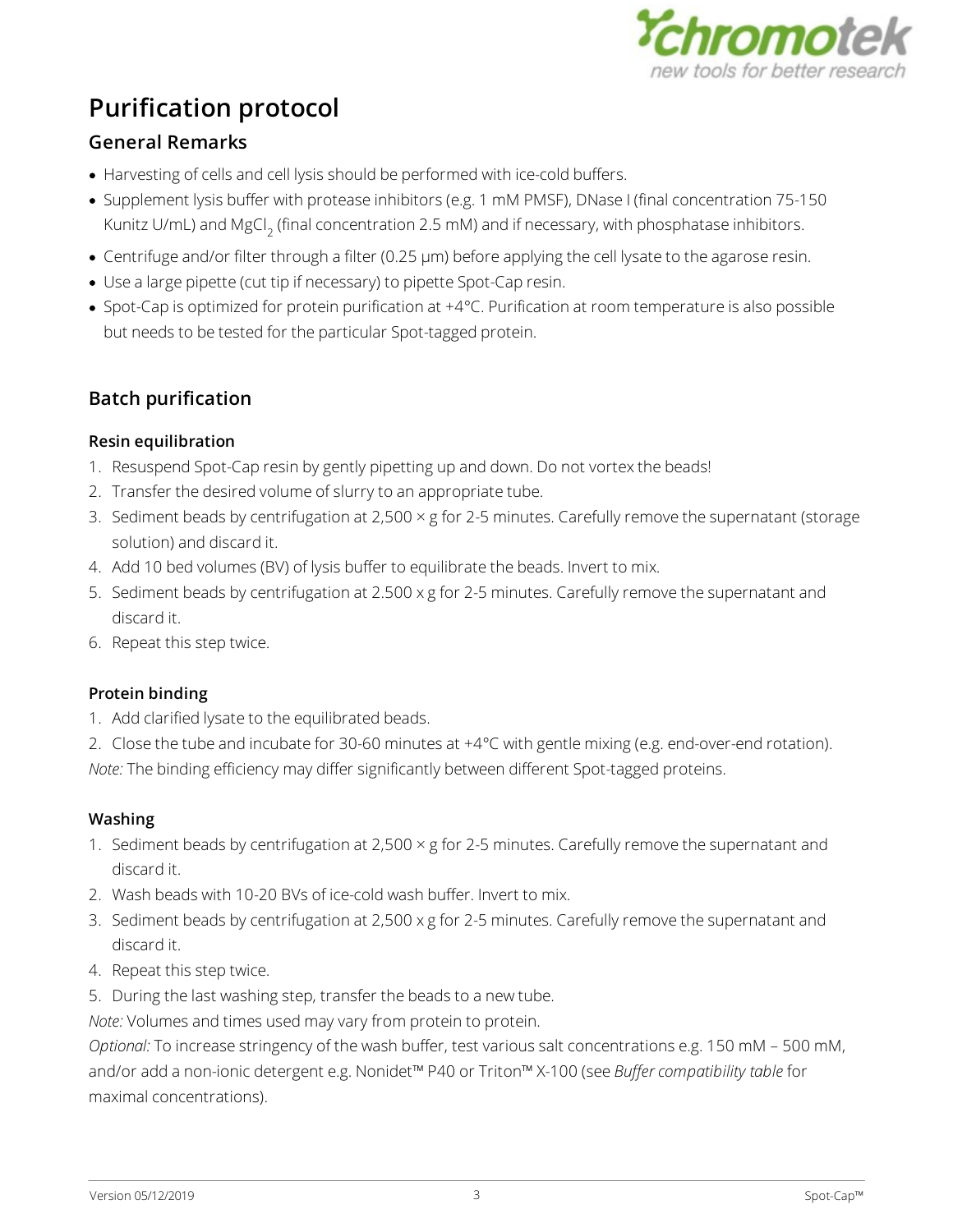

#### **Elution with Spot-peptide**

- 1. Prepare Spot-peptide stock solution by dissolving lyophilized Spot-peptide (ep-1 or ep-10) as described in the datasheet.
- 2. Dilute Spot-peptide to a concentration of 100 µM in PBS buffer.
- 3. Remove the remaining supernatant from the beads.
- 4. Add 2 BVs diluted Spot-peptide and mix well. Incubate for 5-10 min.
- 5. Sediment beads by centrifugation at 2,500 x g for 2-5 minutes.
- 6. Transfer the elate fraction to a new tube.
- 7. Repeat this step 1-6 times to increase elution efficiency.

*Optional:* Spot-peptide can also be dissolved in other commonly used buffers.

*Optional:* Use 500 µM Spot-peptide for faster elution.

*Note:* Aliquot the stock solution of Spot-peptide and store at -20°C. Always freshly prepare the diluted Spotpeptide solution (100 µM) from the stock.

*Note:* Some Spot-tagged protein may remain bound to the beads. Volumes and times used for elution may vary among proteins. Additional elution steps may be required.

### **Acidic elution with glycine elution buffer**

- 1. Remove the remaining supernatant.
- 2. Add 1-2 BVs glycine elution buffer and constantly pipette up and down for 30-60 sec.
- 3. Sediment beads by centrifugation at 2,500 x g for 2-5 minutes.
- 4. Immediately neutralize the eluate fraction with neutralization buffer.
- 5. Repeat this step several times to increase elution efficiency.

*Note:* Some Spot-tagged protein may remain bound to the beads. Volumes and times used for elution may vary among proteins. Additional elution steps may be required.

### **Gravity Flow column purification**

#### **Resin equilibration**

- 1. Resuspend Spot-Cap resin by gently pipetting up and down. Do not vortex the beads!
- 2. Transfer the desired volume of bead slurry to gravity flow column (e.g. Poly-Prep® Chromatography Columns, Bio-Rad catalogue no. 7311550).
- 3. Allow the beads to drain by gravity flow.
- 4. Add 10 column volumes (CV) of lysis buffer to equilibrate the beads and allow the column to drain by gravity flow.

### **Protein binding**

- 1. Add clarified lysate to the equilibrated beads.
- 2. Close the column and incubate for 15-60 minutes at +4°C with gentle mixing (e.g. end-over-end rotation). *Optional:* To ensure quantitative binding of the Spot-tagged protein, the flow through may be added to the beads again and the above steps may be repeated.

*Note:* The binding efficiency may differ significantly between different Spot-tagged proteins.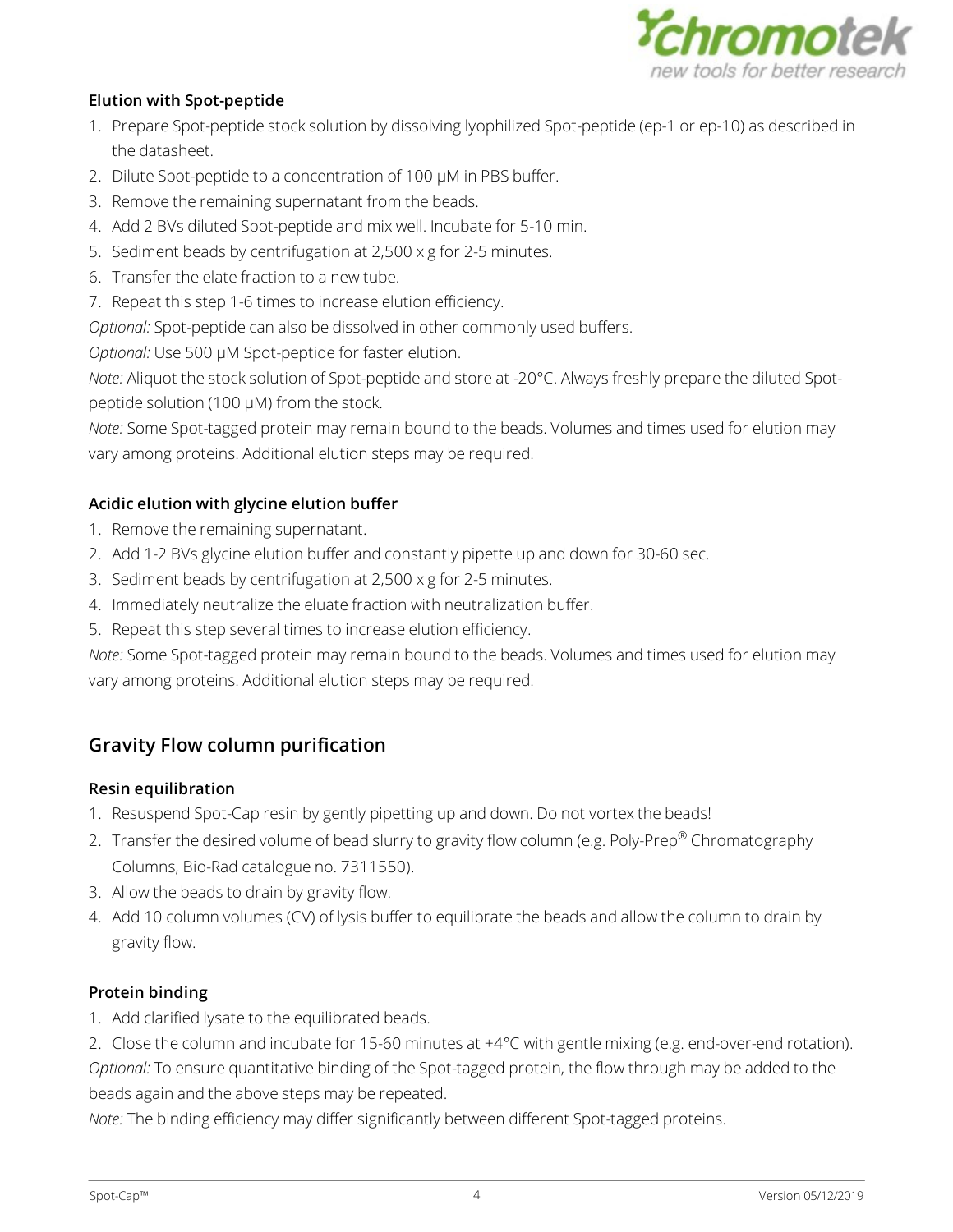

#### **Washing**

- 1. Allow the beads to drain by gravity flow and collect flow through.
- 2. Wash beads with 10-20 CVs of ice-cold wash buffer.
- 3. Allow the column to drain by gravity flow.
- 4. Repeat this step twice.

*Note:* Volumes and times used may vary from protein to protein.

*Optional:* To increase stringency of the wash buffer, test various salt concentrations e.g. 150 mM – 500 mM, and/or add a non-ionic detergent e.g. Nonidet™ P40 or Triton™ X-100 (see *Buffer [compatibility](#page-5-0) table* for maximal concentrations).

### **Elution with Spot-peptide**

- 1. Prepare Spot-peptide stock solution by dissolving lyophilized Spot-peptide (ep-1 or ep-10) as described in the datasheet.
- 2. Dilute Spot-peptide to a concentration of 100 µM in PBS buffer.
- 3. Allow the column to drain by gravity flow.
- 4. Add 2 CVs diluted Spot-peptide and close the column. Incubate for 5-10 min with gentle mixing (e.g. endover-end rotation).
- 5. Allow the column to drain by gravity flow and collect the eluate fraction.
- 6. Repeat this step 1-6 times to increase elution efficiency.

*Optional:* Spot-peptide can also be dissolved in other commonly used buffers.

*Optional:* Use 500 µM Spot-peptide for faster elution.

*Note:* Aliquot the stock solution of Spot-peptide and store at -20°C. Always freshly prepare the diluted Spotpeptide solution (100 µM) from the stock.

*Note:* Some Spot-tagged protein may remain bound to the beads. Volumes and times used for elution may vary among proteins. Additional elution steps may be required.

### **Acidic elution with glycine elution buffer**

- 1. Allow the column to drain by gravity flow.
- 2. Add 1-2 CVs glycine elution buffer.
- 3. Allow the column to drain by gravity flow.
- 4. Immediately neutralize the eluate fraction with neutralization buffer.
- 5. Repeat this step several times to increase elution efficiency.

*Note:* Some Spot-tagged protein may remain bound to the beads. Volumes and times used for elution may vary among proteins. Additional elution steps may be required.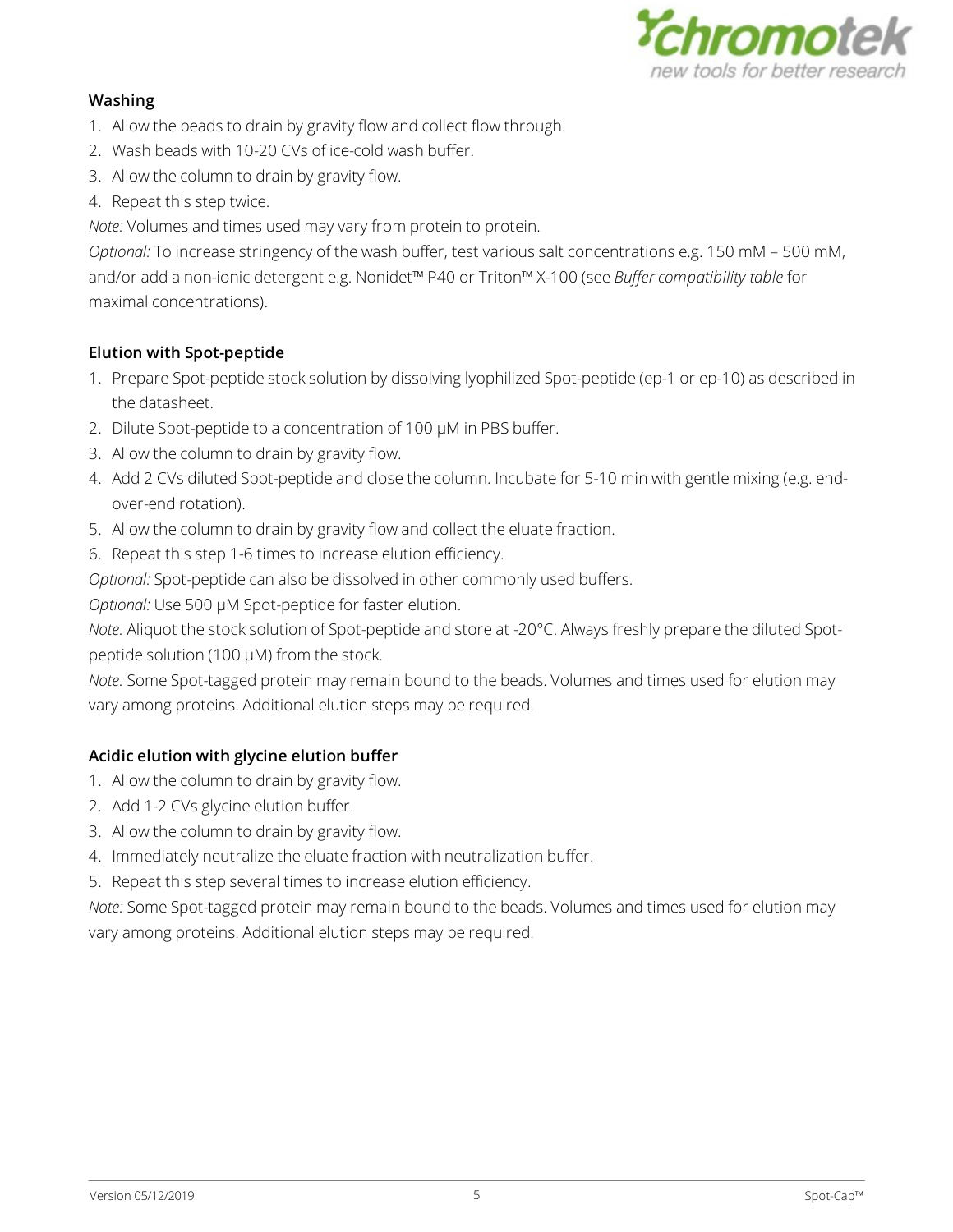

# **Regeneration**

- 1. Wash beads twice with 10-20 BVs/CVs regeneration buffer.
- 2. Wash beads twice with 10-20 BVs/CVs wash buffer.
- 3. Wash beads with 10-20 BVs/CVs 20% ethanol.
- 4. Store beads in 20% ethanol at +4°C.

*Optional:* Spot-Cap regeneration can be performed at ambient temperature.

*Note:* Spot-Cap can be regenerated at least 5 times with minimal loss of binding capacity.

*Note:* The reuse of Spot-Cap depends on the nature of the sample and should only be performed with identical samples to prevent cross-contamination.

*Note:* Do not leave Spot-Cap in regeneration buffer more than 30 minutes.

| Buffer ingredients      | Tested up to                             |
|-------------------------|------------------------------------------|
| ß-mercaptoethanol       | $10 \text{ mM}$                          |
| <b>DDM</b>              | 2%                                       |
| <b>DTT</b>              | $10 \text{ mM}$                          |
| NaCl                    | 1 M                                      |
| Nonidet™ P40 Substitute | 2 %                                      |
| SDS                     | 0.1 % during binding (0% during washing) |
| <b>TCEP</b>             | $10 \text{ mM}$                          |
| TritonTM X-100          | 2%                                       |
| Urea                    | 2 M                                      |

# <span id="page-5-0"></span>**Buffer compatibility table**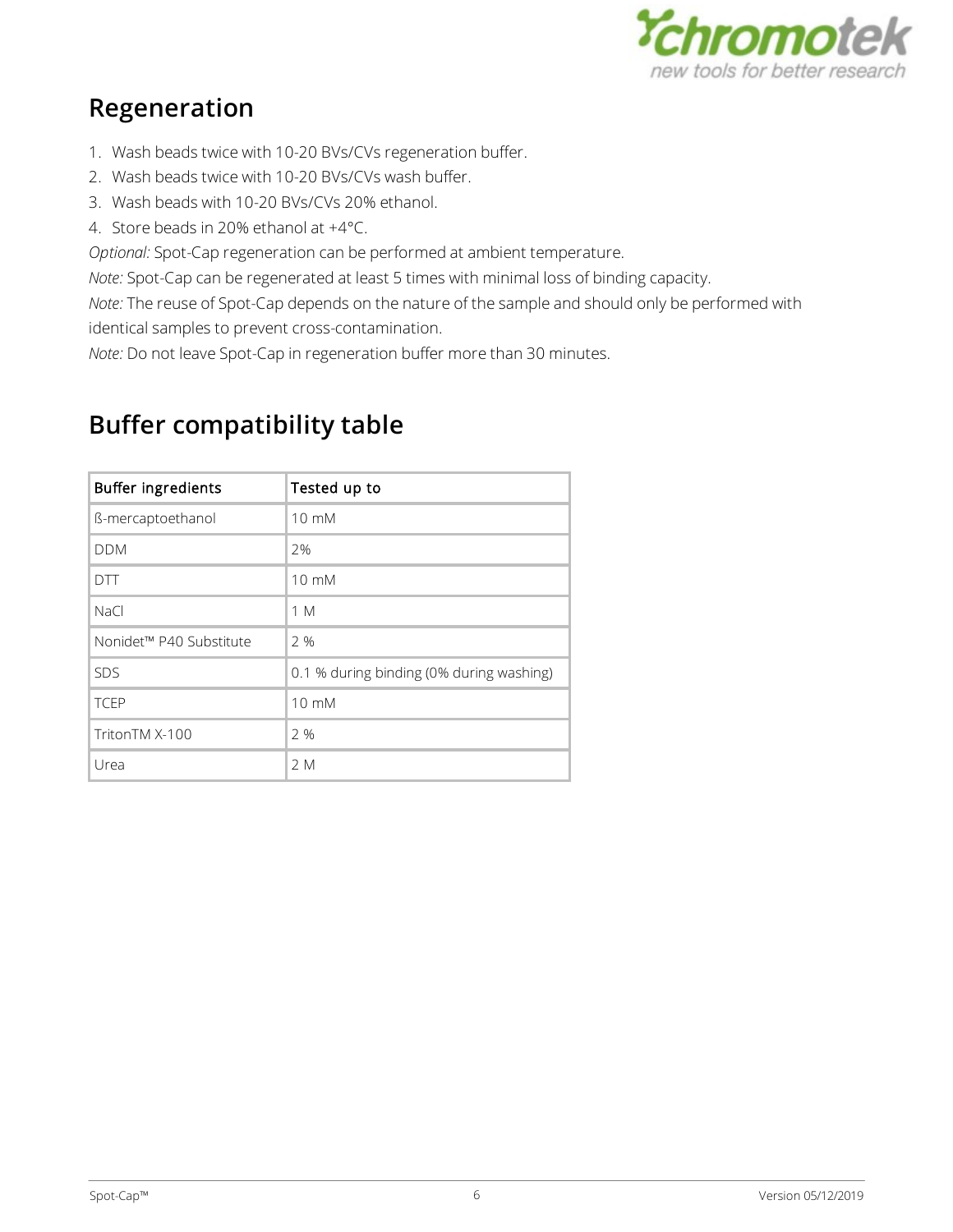

# **Product sizes**

| <b>Product</b>        | Product Code  | <b>Size</b>                          |
|-----------------------|---------------|--------------------------------------|
| Spot-Cap™             | $eca-2$       | 2 mL slurry                          |
| Spot-Peptide          | $ep-1; ep-10$ | 1 mg; 10 mg                          |
| Spot-Cap™ and Peptide | eca-ep        | 0.1 mL Spot-Cap™ + 1 mg Spot-Peptide |

# **Related Products**

| Spot system                                                                                                                                                                                                                                                                                                                                                                                                                                                                                                                                                                                                         | Code                                                                         |
|---------------------------------------------------------------------------------------------------------------------------------------------------------------------------------------------------------------------------------------------------------------------------------------------------------------------------------------------------------------------------------------------------------------------------------------------------------------------------------------------------------------------------------------------------------------------------------------------------------------------|------------------------------------------------------------------------------|
| Spot-Cap™                                                                                                                                                                                                                                                                                                                                                                                                                                                                                                                                                                                                           | $eca-2$                                                                      |
| Spot-Cap™ and Peptide                                                                                                                                                                                                                                                                                                                                                                                                                                                                                                                                                                                               | eca-ep                                                                       |
| Spot-peptide                                                                                                                                                                                                                                                                                                                                                                                                                                                                                                                                                                                                        | ep-1; -10                                                                    |
| Spot Vectors for cloning:<br>pSpot1 vector, E. coli, Spot-tag N-term., Kan., high expression<br>pSpot2 vector, E. coli, Spot-tag C-term., Kan., high expression<br>pSpot3 vector, E. coli, Spot-tag C-term., Amp., low expression<br>pSpot4 vector, E. coli, Spot-tag N-term., Amp., low expression<br>pSpot5 vector, S. cerevisiae, Spot-tag N-term., Leu, CEN, low expression<br>pSpot6 vector, S. cerevisiae, Spot-tag C-term., Leu, CEN, low expression<br>pSpot7 vector, S. cerevisiae, Spot-tag N-term., Leu, 2µ, high expression<br>pSpot8 vector, S. cerevisiae, Spot-tag C-term., Leu, 2µ, high expression | $ev-1$<br>$ev-2$<br>$ev-3$<br>$ev-4$<br>$ev-5$<br>$ev-6$<br>$ev-7$<br>$ev-8$ |
| Spot-Trap <sup>®</sup> Agarose                                                                                                                                                                                                                                                                                                                                                                                                                                                                                                                                                                                      | eta-10; -20; -100                                                            |
| Spot-Trap <sup>®</sup> Agarose Kit                                                                                                                                                                                                                                                                                                                                                                                                                                                                                                                                                                                  | etak-20                                                                      |
| Spot-Trap <sup>®</sup> Magnetic Agarose                                                                                                                                                                                                                                                                                                                                                                                                                                                                                                                                                                             | etma-10; -20; -100                                                           |
| Spot-Trap <sup>®</sup> Magnetic Agarose Kit                                                                                                                                                                                                                                                                                                                                                                                                                                                                                                                                                                         | etmak-20                                                                     |
| iST Spot-Trap® Kit for IP/MS                                                                                                                                                                                                                                                                                                                                                                                                                                                                                                                                                                                        | etak-iST-8                                                                   |
| <b>Binding Control Agarose</b>                                                                                                                                                                                                                                                                                                                                                                                                                                                                                                                                                                                      | bab-20                                                                       |
| Binding Control Magnetic Agarose                                                                                                                                                                                                                                                                                                                                                                                                                                                                                                                                                                                    | bmab-20                                                                      |
| Spin columns                                                                                                                                                                                                                                                                                                                                                                                                                                                                                                                                                                                                        | sct-10; sct-20; sct-50                                                       |
| Spot VHH, recombinant binding protein                                                                                                                                                                                                                                                                                                                                                                                                                                                                                                                                                                               | etb-250                                                                      |
| Spot-Label® ATTO488<br>Spot-Label® ATTO594                                                                                                                                                                                                                                                                                                                                                                                                                                                                                                                                                                          | eba488-10; -50<br>eba594-10; -50                                             |

For product details, information, and ordering visit [www.chromotek.com.](http://www.chromotek.com)